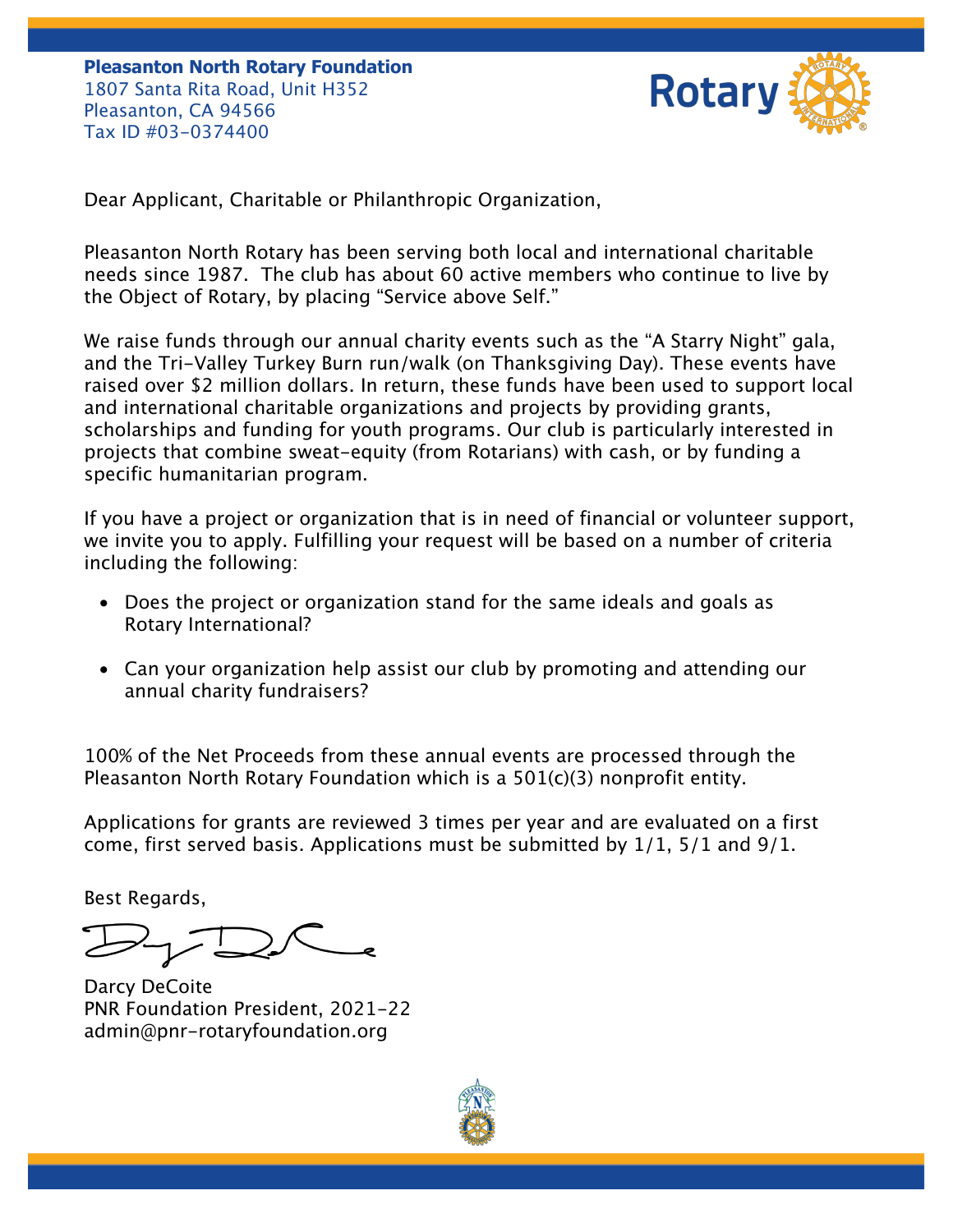#### **Pleasanton North Rotary Foundation** 1807 Santa Rita Road, Unit H352 Pleasanton, CA 94566

Tax ID #03-0374400



# **Object of Rotary**

The Object of Rotary is "to encourage and foster the ideal of service as a basis of worthy enterprise." There are four areas by which this ideal of service is fostered: through the development of acquaintances as the opportunity for service; the promotion of high ethical standards in business and professions; through service in one's personal, business and community life; and the advancement of international understanding, goodwill and peace. This ideal is an attitude of being a thoughtful and helpful person in all of one's endeavors.

## **Pleasanton North Rotary Foundation (Distribution Guidelines)**

**100% of the net proceeds from the club's major charity fundraiser will be put in the PNR Foundation and distributed using the following guidelines:** 

- 10% To Club Supported International Projects
- 30% To the Pleasanton North Rotary's Endowment fund to fund future scholarships
- 50% To LOCAL charity organizations that apply for funds
- 10% To Rotary International's Foundation

### **2 Ways to Complete the Grant Application**

- **EMAIL:** admin@pnr-rotaryfoundation.org
	- Pleasanton North Rotary Foundation
- **MAIL:** 1807 Santa Rita Road, Unit H352, Pleasanton, CA 94588

### **Request for Funds**

Please fill out the grant request form below and ATTACH A DETAILED EXPLANATION OF YOUR REQUEST. Include all materials, you feel will be useful in helping the Committee evaluate your request. Grant requests must be submitted by 1/1, 5/1. and 11/1. Applicants will be invited to attend a meeting with the Foundation Board for a brief description of your organization and grant request.